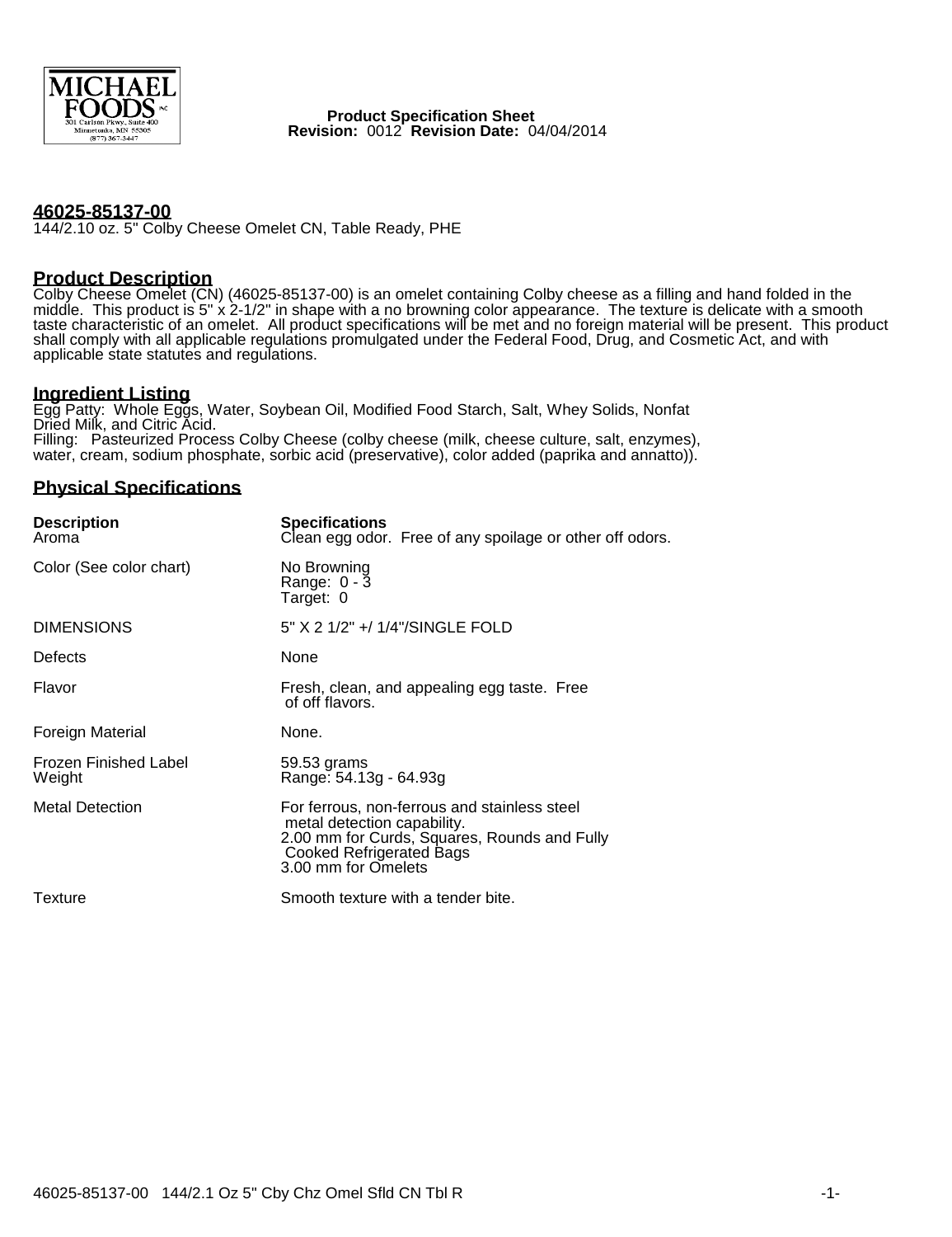# **Microbiological Specifications**

| <b>Description</b><br>Salmonella | <b>Specifications</b><br>Negative/100 g |
|----------------------------------|-----------------------------------------|
| <b>SPC</b>                       | $<$ 10,000 cfu/g                        |
| L. monocytogenes                 | Negative/50 g                           |
| E. coli                          | $<$ 10 cfu/g                            |
| Coliforms                        | $<$ 10 cfu/g                            |
| Coagulase (+) Staph              | <10 cfu/g                               |

## **Packaging Requirements General Information**

| <b>Description</b>                         | <b>Specifications</b>      |
|--------------------------------------------|----------------------------|
| Case Dimension                             | 15.875" x 11.875" x 8.125" |
| Product Count per Case                     | 144                        |
| Case/Cubic Feet                            | 0.890                      |
| Cases/Pallet                               | 80                         |
| Cases/Layer                                | 10                         |
| Gross Product Case Weight/Lbs (w/o pallet) | 20,060                     |
| Net Product Weight/Lbs                     | 18.900                     |
| Gross Product Case Weight/Lbs (w/pallet)   | 20.744                     |

# **Plant Specific**

| Description | Value | <b>Description</b>               | Value               |
|-------------|-------|----------------------------------|---------------------|
|             |       | <b>PHE - Klingerstown</b>        |                     |
|             |       | Boxes, Plain w/Heating, 70001    | 600235              |
|             |       | box dimension                    | 15.875x11.875x8.125 |
|             |       | Bag, Plastic, 19.5 x 15 x 30     | 602123              |
|             |       | Label, 46025-85137-00 - Colby CN | 609703              |
|             |       | Tape, Machine 3 IN               | 600390              |
|             |       | Chip Board 40 x 48 18 PT.        | 604353              |
|             |       | box dimension                    | 0.000x0.000x0.000   |
|             |       |                                  |                     |

See Pallet Layout Report for pallet configuration.